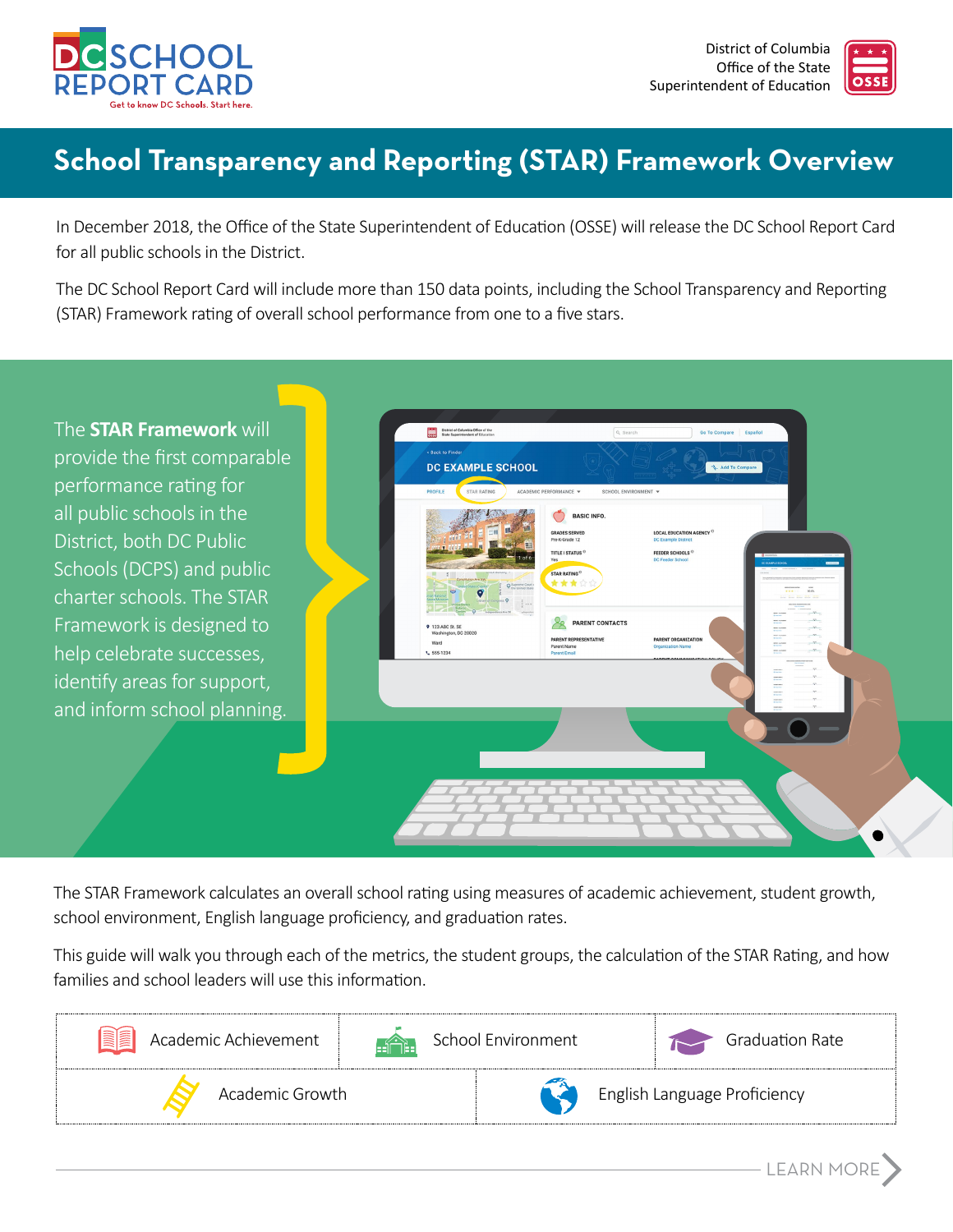### What the STAR Framework Measures

The STAR Framework has different frameworks based on grades served. There is an Elementary (ES), Middle (MS), and High School (HS) framework within the STAR Framework, listed in the chart below by domain and points per framework (points listed under each metric with ES first, ES with Pre-K in parentheses, MS second, and HS last). Schools identified as Alternative Schools are measured by a separate framework with unique metrics.

For schools that serve pre-K in addition to elementary grades, some points are redistributed in the School Environment domain to provide for pre-K specific metrics. The key below explains how many points are assigned per metric, per framework.

#### **PARCC/MSAA 4+/3+**

Students meeting or exceeding expectations (scoring at level 4 and higher) in both English Language Arts (ELA) and Math on the state assessments

**20 | 20 | 15**

#### **PARCC/MSAA 3+/3+**

Students who are approaching expectations in ELA and Math on the state assessments **10 | 10 | 10**

#### **SAT College Ready Benchmark**

Percentage of high school seniors at the school that have achieved the College Board determined College and Career Readiness score **N/A | N/A | 10**

#### **SAT DC Percentile Threshold**

Percentage of high school seniors who score higher than the 50th percentile score for public school students in DC

#### **N/A | N/A | 5**



#### **ACADEMIC GROWTH**

#### **Median Growth Percentile**  Median Academic Growth of the school's students

compared to other students who took the PARCC test across the country

#### **20 | 20 | N/A**

#### **Growth to Proficiency**

Percentage of students at the school who are showing enough improvement on PARCC to reach proficiency within 5 years or less **20 | 20 | N/A**

### **ACADEMIC ACHIEVEMENT SCHOOL ENVIRONMENT**

Addressing Chronic Absenteeism:

#### **90+ Attendance**

Percentage of students who are attending over 90% of school days<sup>-</sup> Best of Metric Worth:

|                                           | $\blacksquare$ Dest of Internet and the |  |  |  |
|-------------------------------------------|-----------------------------------------|--|--|--|
| Attendance Growth 7.5 (5.775)   7.5   7.5 |                                         |  |  |  |
|                                           |                                         |  |  |  |

Improvement in student level attendance rates from year to year

#### **In-Seat Attendance**

Percentage of non-Pre-K students who attend school on average each day

#### **5 (3.85) | 5 | 5**

#### **Re-Enrollment**

Percentage of eligible student who choose to re-enroll in the same school the following year

### **7.5 (6.375) | 7.5 | 7.5**

**CLASS (Classroom Organization, Emotional Support, Instructional Support):** Observational measure of the effectiveness of classroom interactions to promote student development and learning in Pre-K

#### **N/A (3) | N/A | NA**

#### **In-Seat Attendance, Pre-K**

Percentage of Pre-K students who attend school on average each day

**N/A (1) | N/A | N/A**

#### **AP/IB Participation**

Percentage of high school students taking at least one AP or IB exam by the end of their senior year **N/A | N/A | 5**

### KEY: **ES (ES with Pre-K) | MS | HS**

#### **AP/IB Performance**

Percentage of students each year who receive a 3 or above on AP and/or a 4 or above on IB exams. **N/A | N/A | 5**

#### **Extended Years Graduation Rate:**

Percentage of students who graduate with a high school diploma regardless of how many years it takes divided by the number of students in the four-year cohort for HS only **N/A | N/A | 9**

**ENGLISH LANGUAGE PROFICIENCY**

#### **ACCESS Growth**

Progress of English learners in learning to speak, listen, read and write in the English language **5 | 5 | 5**



#### **Four-year Adjusted Cohort Graduation Rate (ACGR)**

Percentage of students who graduate with a diploma within 4 years of entering high school **N/A | N/A | 11**

**Weights and Frameworks**

In the development of the STAR Framework, OSSE recognized the importance of measuring multiple areas of school performance. The STAR Framework weights areas differently based on the grades served by the school. A table of those weights within the framework by school type is listed below.

|                   | <b>Academic</b><br><b>Achievement</b> | <b>Academic</b><br><b>Growth</b> | <b>School</b><br>Environment | <b>English Language</b><br><b>Proficiency</b> | <b>Graduation</b><br>Rate |
|-------------------|---------------------------------------|----------------------------------|------------------------------|-----------------------------------------------|---------------------------|
| Elementary/Middle | 30pts                                 | 40pts                            | 20pts                        | 5 <sub>p</sub> ts                             | N/A                       |
| High              | 40pts                                 | N/A                              | 39pts                        | 5pts                                          | 11pts                     |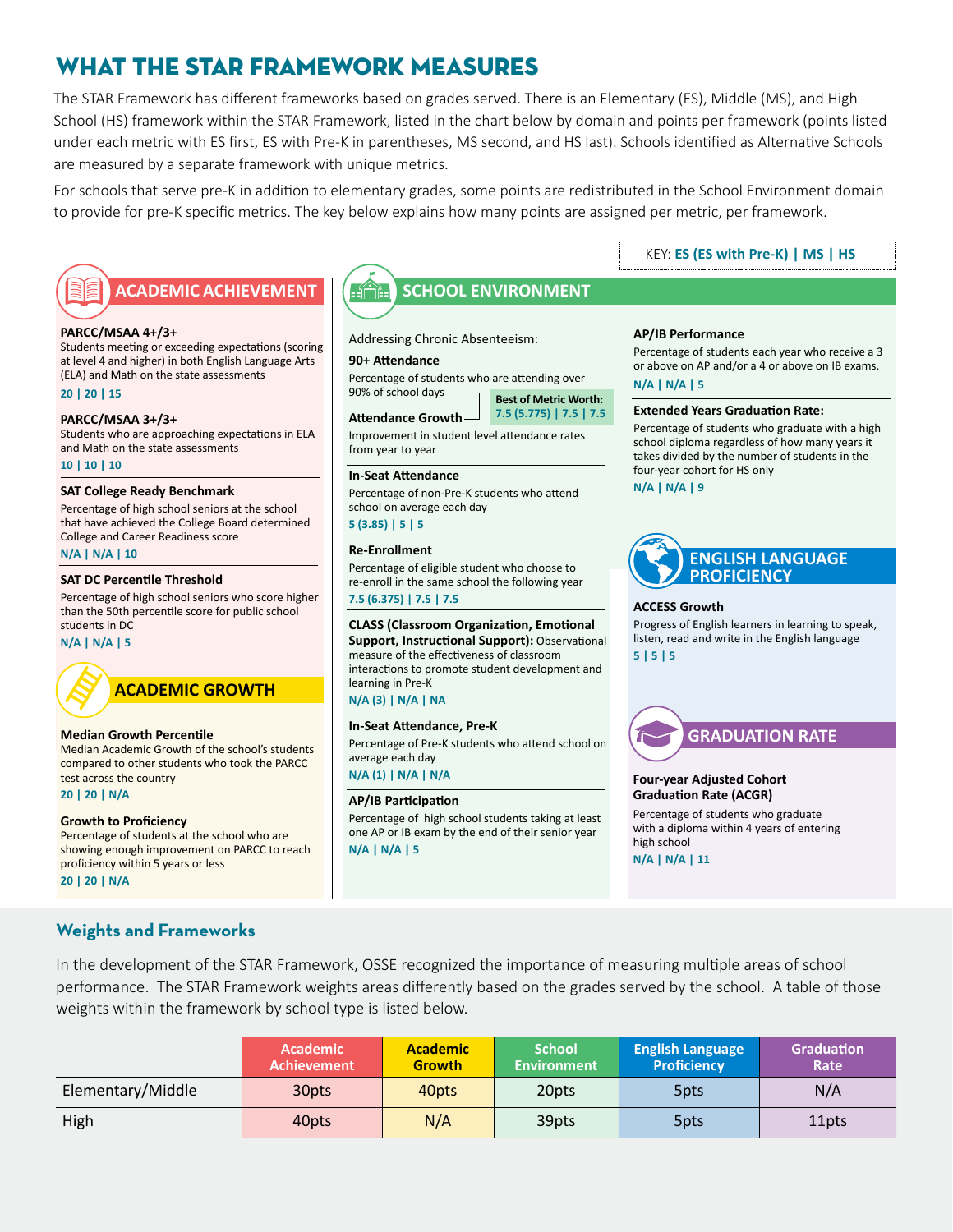### How STAR Ratings Are Calculated

### **Metric Floors and Targets**



Each metric measures the school's performance in that area for all students and by each student group. Every metric has a target, for which schools earn all possible points, and a floor, below which no points are earned. Every metric has a floor and target determined for each student group and points are awarded based on the performance relative to that student group's metric floor and target. The scores for all students and each student group are used to calculate the school's STAR Framework score and are displayed on the report card.

### **Calculating the Overall STAR Framework Score**

The federal Every Student Succeeds Act (ESSA) requires every state and the District of Columbia to develop a report card. DC's ESSA State Plan has been recognized because of its focus on the performance of individual student groups, which is important to ensure equity in our schools. The STAR Framework separately measures performance for each student group on every metric and adds them together to calculate the overall STAR Rating. Families, educators and school leaders will be able to see which schools are doing a great job supporting specific student populations and where schools have room for improvement. We hope that reporting this information will prompt inquiry into best practices and collaboration across the District.



**4.62 points**

**English Learners 2.31 points** 100 Available Points

**(three stars out of five)**